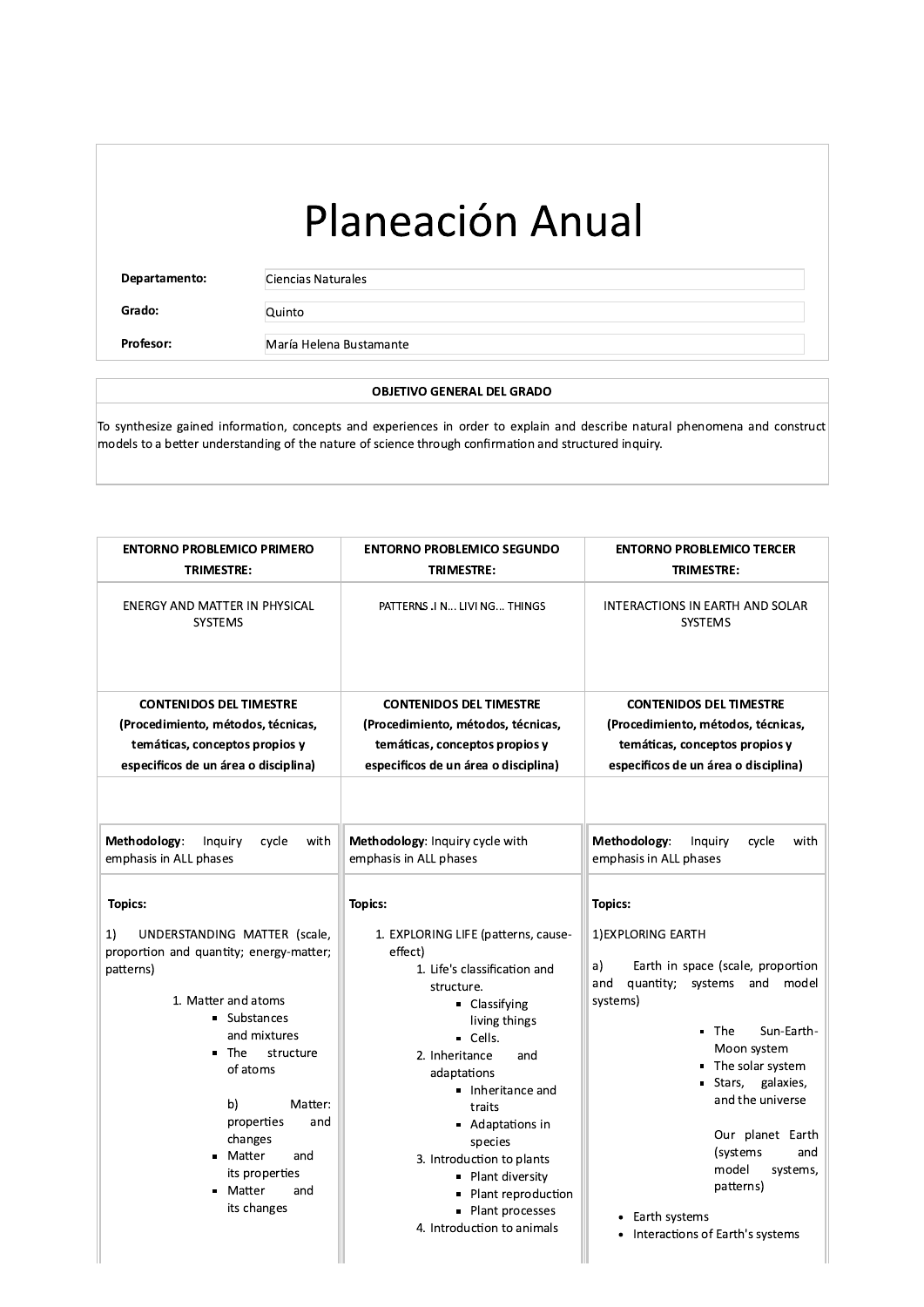| 1. UNDERSTANDING ENERGY<br>a) Energy<br>and<br>energy<br>transformations.<br>• Forms of energy                                          | • Animals<br>'characteristics<br>• Invertebrates<br>• Chordates | Natural resources (energy and<br>matter)<br>o Energy resources<br>o Renewable<br>energy<br>resources<br>o Land resources |
|-----------------------------------------------------------------------------------------------------------------------------------------|-----------------------------------------------------------------|--------------------------------------------------------------------------------------------------------------------------|
| • Energy transformations<br>b) Waves, light and sounds<br>Waves<br>Light<br>$\bullet$<br>• Sound                                        |                                                                 | o Air<br>and<br>water<br>resources                                                                                       |
| Electricity<br>c)<br>and<br>magnetism<br>• Electric charges and electric<br>forces<br>current and electric<br>Electric<br>٠<br>circuits |                                                                 |                                                                                                                          |
|                                                                                                                                         |                                                                 |                                                                                                                          |

Quinto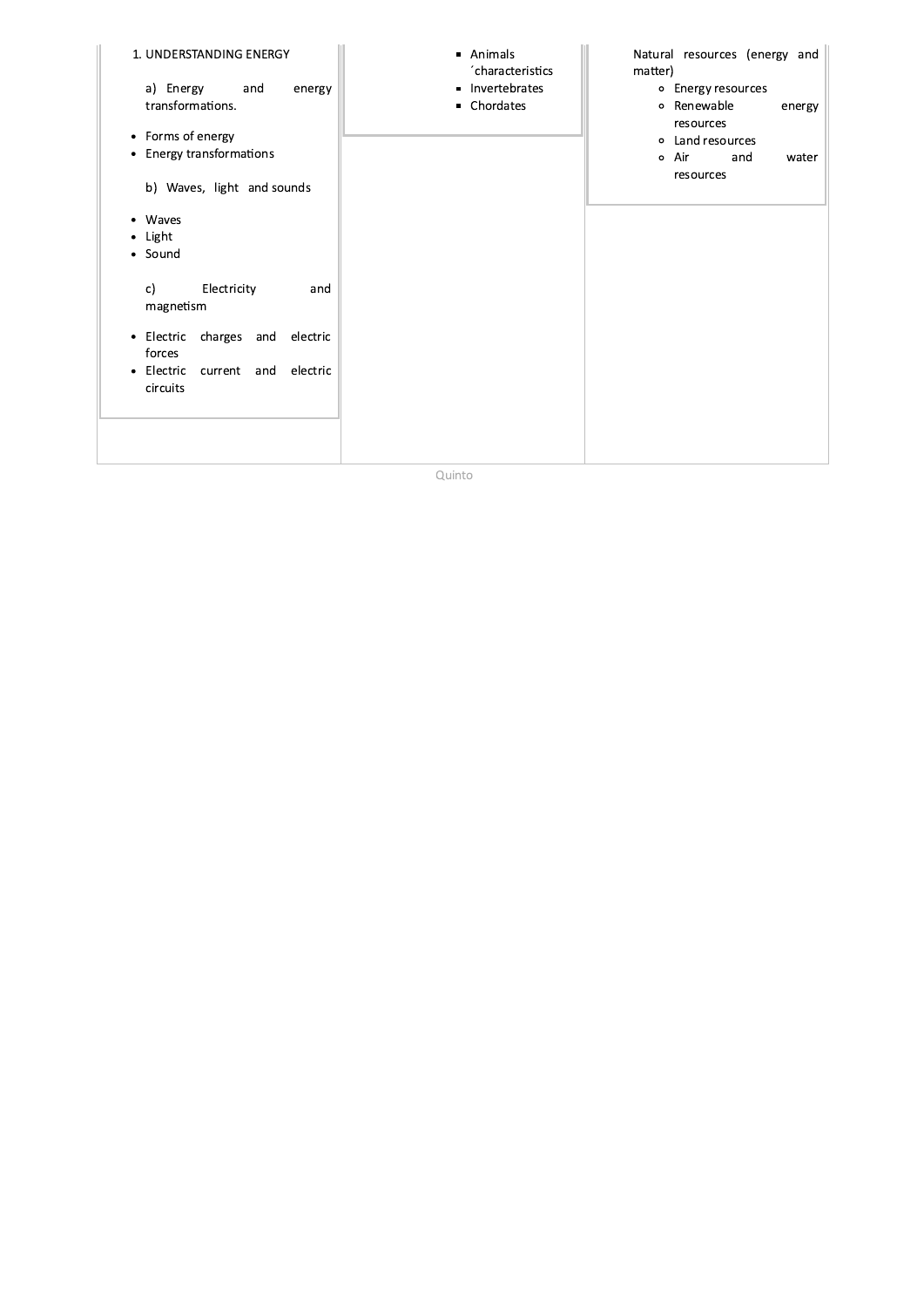Departamento:

Ciencias Naturales

Grado: Profesor:

Pamela Mesa

Sexto

### **OBJETIVO GENERAL DEL GRADO**

To engage students to structured and guided inquiry in order to find out solutions to their focused andextendedquestions representations and constructing multimodal texts to communicate ideas, methods and findings.

| <b>ENTORNO PROBLEMICO PRIMERO</b><br>TRIMESTRE:                                                                                                | <b>ENTORNO PROBLEMICO SEGUNDO</b><br>TRIMESTRE:                                                                                                | <b>ENTORNO PROBLEMICO TERCER</b><br><b>TRIMESTRE:</b>                                                                                                                                                                                   |
|------------------------------------------------------------------------------------------------------------------------------------------------|------------------------------------------------------------------------------------------------------------------------------------------------|-----------------------------------------------------------------------------------------------------------------------------------------------------------------------------------------------------------------------------------------|
| STRUCTURE-FUNCTION<br><b>RELATIONSHIP IN ENERGY</b><br><b>METABOLISM OF CELLS</b>                                                              | CAUSE AND EFFECT RELATIONSHIP PATTERNS IN THE EVOLUTION OF<br>IN REPRODUCTION                                                                  | ORGANISMS                                                                                                                                                                                                                               |
| <b>CONTENIDOS DEL TIMESTRE</b><br>(Procedimiento, métodos, técnicas,<br>temáticas, conceptos propios y<br>especificos de un área o disciplina) | <b>CONTENIDOS DEL TIMESTRE</b><br>(Procedimiento, métodos, técnicas,<br>temáticas, conceptos propios y<br>especificos de un área o disciplina) | <b>CONTENIDOS DEL TIMESTRE</b><br>(Procedimiento, métodos, técnicas,<br>temáticas, conceptos propios y<br>especificos de un área o disciplina)                                                                                          |
| Methodology:                                                                                                                                   | Methodology:                                                                                                                                   | Methodology:                                                                                                                                                                                                                            |
| (ACE strategy) based on evidences                                                                                                              |                                                                                                                                                | 1. Introduction to scientific explanations Scientific explanations with emphasis in Scientific explanations with emphasis in<br>making questions and plausible predictions diagrams, null and alternative hypothesis<br>and conclusions |
| 2. Introduction to following procedures in Topics:<br>laboratory experiences                                                                   | Basics of inheritance                                                                                                                          | <b>Topics:</b>                                                                                                                                                                                                                          |
| <b>Topics:</b><br>Origin of life theories                                                                                                      | Genotype and Phenotype<br>Laws of inheritance                                                                                                  | History of evolution<br>Morphological, behavioral and molecular                                                                                                                                                                         |
| Cell theory (timeline)                                                                                                                         | Sexual and asexual reproduction                                                                                                                | traits<br>Phylogenetic trees                                                                                                                                                                                                            |
| Eukaryotic and Prokaryotic cells                                                                                                               | Genetic diseases                                                                                                                               | Evidence for evolution                                                                                                                                                                                                                  |
| Cell membrane                                                                                                                                  | Genetic family tree                                                                                                                            | <b>Biological diversity</b>                                                                                                                                                                                                             |
| Organelles and functions                                                                                                                       | <b>GMOs</b>                                                                                                                                    | Mechanisms of evolution                                                                                                                                                                                                                 |
| Basics cell processes/needs                                                                                                                    |                                                                                                                                                |                                                                                                                                                                                                                                         |
| Scientific models and analogies                                                                                                                |                                                                                                                                                |                                                                                                                                                                                                                                         |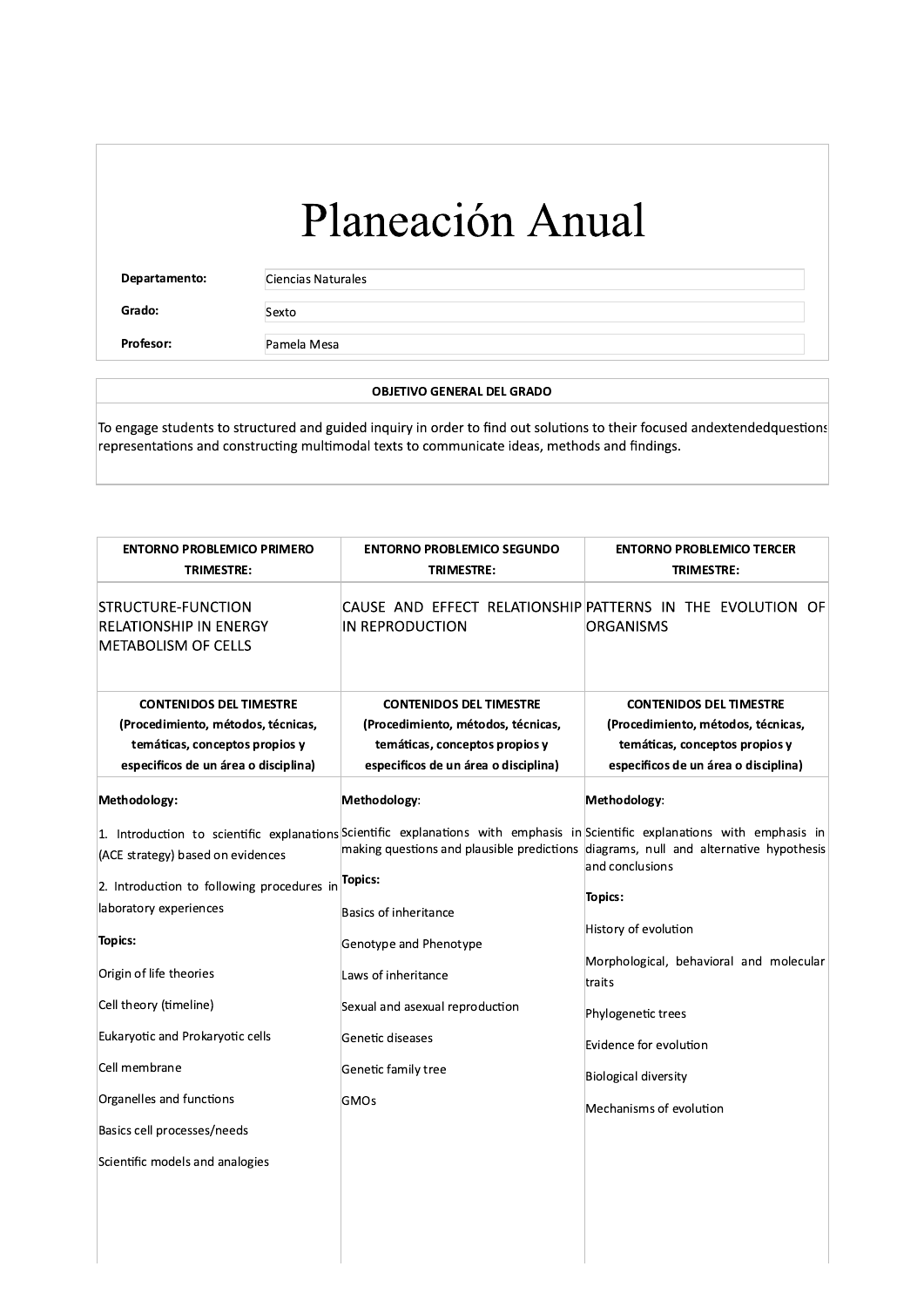# Planeacion Anual **Planeau Ciencias Naturales<br>
Grado:**<br> **Explority Ciencias Naturales**<br> **Explority Ciencias Naturales**<br> **Explority Séptimo**<br> **Explority COBJETIVO GENERAL**<br> **Explority COBJETIVO GENERAL**<br> **Explority Displority in students in**

 $\overline{\phantom{a}}$ 

Departamento: Ciencias Naturales

### OBJETIVO GENERAL DEL GRADO

| Grado:                                                                                                       |               |                                                                                                                                                                                                                                                                                                                                                                                                                                                                                                                                                                                                                                                        |                                                                        |
|--------------------------------------------------------------------------------------------------------------|---------------|--------------------------------------------------------------------------------------------------------------------------------------------------------------------------------------------------------------------------------------------------------------------------------------------------------------------------------------------------------------------------------------------------------------------------------------------------------------------------------------------------------------------------------------------------------------------------------------------------------------------------------------------------------|------------------------------------------------------------------------|
|                                                                                                              | Séptimo       |                                                                                                                                                                                                                                                                                                                                                                                                                                                                                                                                                                                                                                                        |                                                                        |
| <b>Profesor:</b>                                                                                             |               | Norma Constanza Carretero Villanueva                                                                                                                                                                                                                                                                                                                                                                                                                                                                                                                                                                                                                   |                                                                        |
|                                                                                                              |               | <b>OBJETIVO GENERAL DEL GRADO</b>                                                                                                                                                                                                                                                                                                                                                                                                                                                                                                                                                                                                                      |                                                                        |
|                                                                                                              |               | To develop guided inquiry in students in order to solve specific situations regarding the physiology of our body through su                                                                                                                                                                                                                                                                                                                                                                                                                                                                                                                            |                                                                        |
| <b>ENTORNO PROBLEMICO PRIMERO</b><br><b>TRIMESTRE:</b>                                                       |               | <b>ENTORNO PROBLEMICO SEGUNDO</b><br>TRIMESTRE:                                                                                                                                                                                                                                                                                                                                                                                                                                                                                                                                                                                                        | <b>ENTORNO PROBLEMICO TERCER</b><br>TRIMESTRE:                         |
| Structure-function<br>homeostasis stability in living organisms.                                             | relationships | for Stimulus cause and effect in our body.                                                                                                                                                                                                                                                                                                                                                                                                                                                                                                                                                                                                             | Infectious agents and immune system<br>response.                       |
| <b>CONTENIDOS DEL TIMESTRE</b>                                                                               |               | <b>CONTENIDOS DEL TIMESTRE</b><br>(Procedimiento, métodos, técnicas,                                                                                                                                                                                                                                                                                                                                                                                                                                                                                                                                                                                   | <b>CONTENIDOS DEL TIMESTRE</b><br>(Procedimiento, métodos, técnicas,   |
| (Procedimiento, métodos, técnicas,<br>temáticas, conceptos propios y<br>especificos de un área o disciplina) |               | temáticas, conceptos propios y<br>especificos de un área o disciplina)                                                                                                                                                                                                                                                                                                                                                                                                                                                                                                                                                                                 | temáticas, conceptos propios y<br>especificos de un área o disciplina) |
| argumentation.                                                                                               |               | Methodology: Development of the topics Methodology: Development of the topics Methodology: Development of the topics I<br>by the application of short but complete by the application of short but complete application of short but complete inquiry of<br>inquiry cycles, making emphasis in the inquiry cycles, making emphasis in the making emphasis in the comprehension $\sqrt{ }$<br>comprehension of the learned concepts comprehension of the learned concepts learned concepts and the development of $\epsilon$<br>and the development of proper critical and the development of proper critical critical argumentation.<br>argumentation. |                                                                        |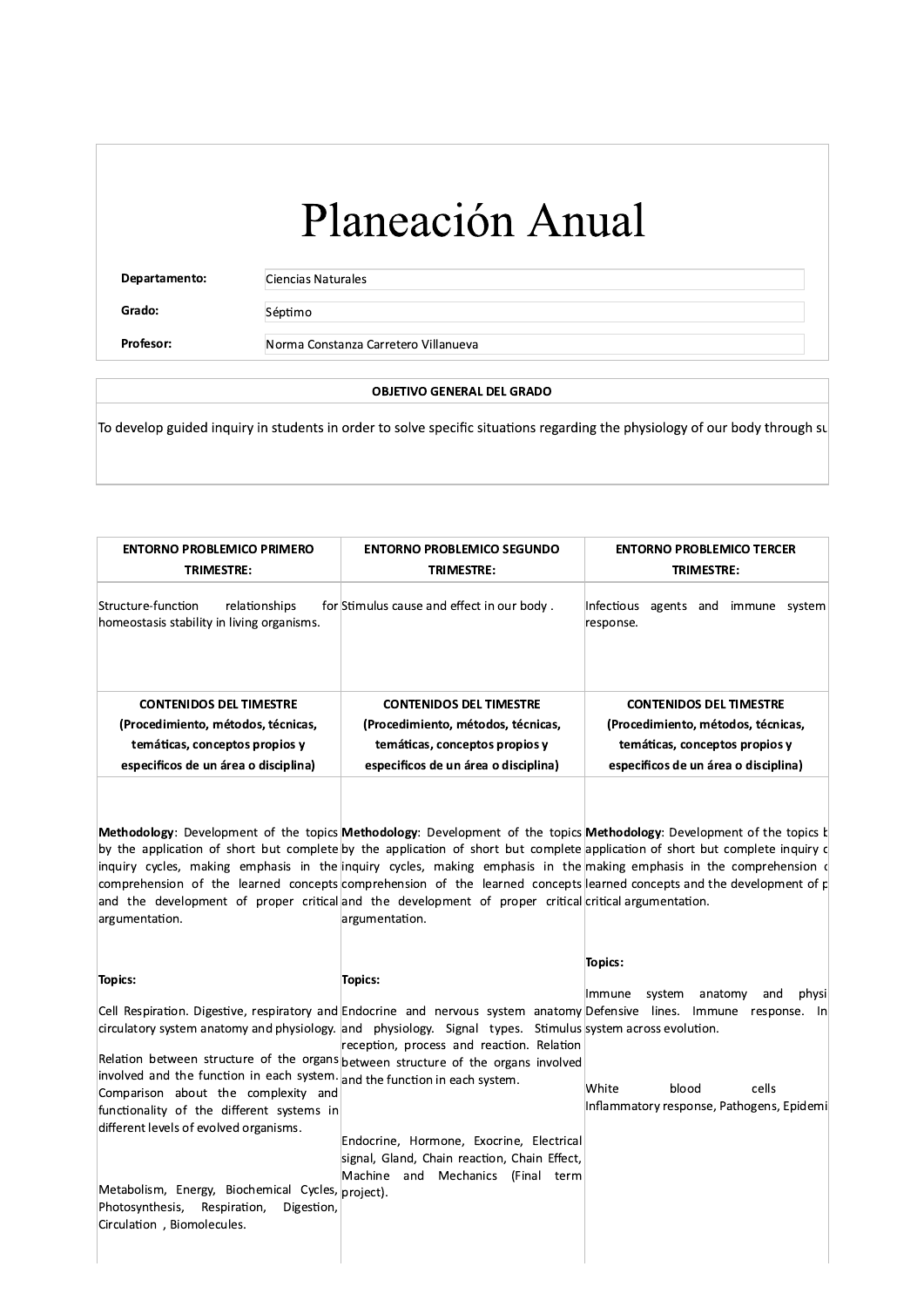$\overline{\phantom{a}}$ 

Departamento: Ciencias Naturales

Grado: Octavo

### OBJETIVO GENERAL DEL GRADO

**PEREFERENCE SERVIERED SERVIERED SERVIERED SERVIERED SERVIERED SERVIERED SERVIERED SERVIERED SERVIERED SERVIERED SERVIERED SERVIERED SERVIERED SERVIERED SERVIERED SERVIERED SERVIERED SERVIERED SERVIERED SERVIERED SERVIERED** To develop guided and open inquiry in students in order to find out answers, patterns and solutions to the scale of the  $e$  ecological organization using a rigorous identification of variables, graphs, and ecological organization using a rigorous identification of variables, graphs, and charts developed in spreadsheets with updated data, which analysis leads to a major awareness of local and global environmental situations.

| <b>ENTORNO PROBLEMICO PRIMERO</b>                                                                                                                                       | <b>ENTORNO PROBLEMICO SEGUNDO</b>                                                                                                                                                                  | <b>ENTORNO PROBLEMICO TERCER</b>                                                                                                                                                                         |
|-------------------------------------------------------------------------------------------------------------------------------------------------------------------------|----------------------------------------------------------------------------------------------------------------------------------------------------------------------------------------------------|----------------------------------------------------------------------------------------------------------------------------------------------------------------------------------------------------------|
| TRIMESTRE:                                                                                                                                                              | TRIMESTRE:                                                                                                                                                                                         | TRIMESTRE:                                                                                                                                                                                               |
| PATTERNS IN ECOLOGICAL SYSTEMS                                                                                                                                          | <b>PATTERNS</b><br><b>COMMUNITIES</b><br>IN<br>AND<br>POPULATION SYSTEMS                                                                                                                           | CAUSE AND EFFECT OF HUMAN IMPACT<br>ON EARTH SYSTEMS                                                                                                                                                     |
| <b>CONTENIDOS DEL TIMESTRE</b><br>(Procedimiento, métodos, técnicas,<br>temáticas, conceptos propios y<br>especificos de un área o disciplina)                          | <b>CONTENIDOS DEL TIMESTRE</b><br>(Procedimiento, métodos, técnicas,<br>temáticas, conceptos propios y<br>especificos de un área o disciplina)                                                     | <b>CONTENIDOS DEL TIMESTRE</b><br>(Procedimiento, métodos, técnicas,<br>temáticas, conceptos propios y<br>especificos de un área o disciplina)                                                           |
| Methodology:<br>Inquiry<br>cycle<br>with<br>emphasis in ALL phases                                                                                                      | Methodology:<br>Inquiry<br>cycle<br>with<br>emphasis in ALL phases                                                                                                                                 | <b>CONTENT</b>                                                                                                                                                                                           |
| Topics:<br>Based on the scope of ecology, students<br>will identify patterns in ecological                                                                              | Topics:<br>Based on variables affecting ecological<br>balance, students will recognize patterns<br>in population and community systems in<br>order to analyze and process data and<br>information. | Methodology:<br>cycle<br>Inquiry<br>with<br>emphasis in ALL phases<br><b>Topics:</b>                                                                                                                     |
| systems in order to define an ecological<br>problem statement (written as a<br>question) and a prediction as the<br>hypothesis, both with a specific format.<br>Topics: | <b>Topics:</b><br>• Community ecology concept                                                                                                                                                      | Based on a specific problem of a local<br>ecosystem, students will correlate causes<br>and effects of human impact on<br>ecosystems in order to propose, evaluate<br>communicate<br>environmental<br>and |
| Ecology introduction and biosphere:<br>• Climate (Microclimate)<br>• Hierarchy of ecology (idea of<br>scale)                                                            | • Community interactions<br>• Population<br>ecology<br>concept<br>Dynamic biological processes in<br>populations<br>• Evolution and population ecology.                                            | solutions and innovations.<br>• Environmental issues:<br>• Sustainability<br>• Climate change<br>• Human impact                                                                                          |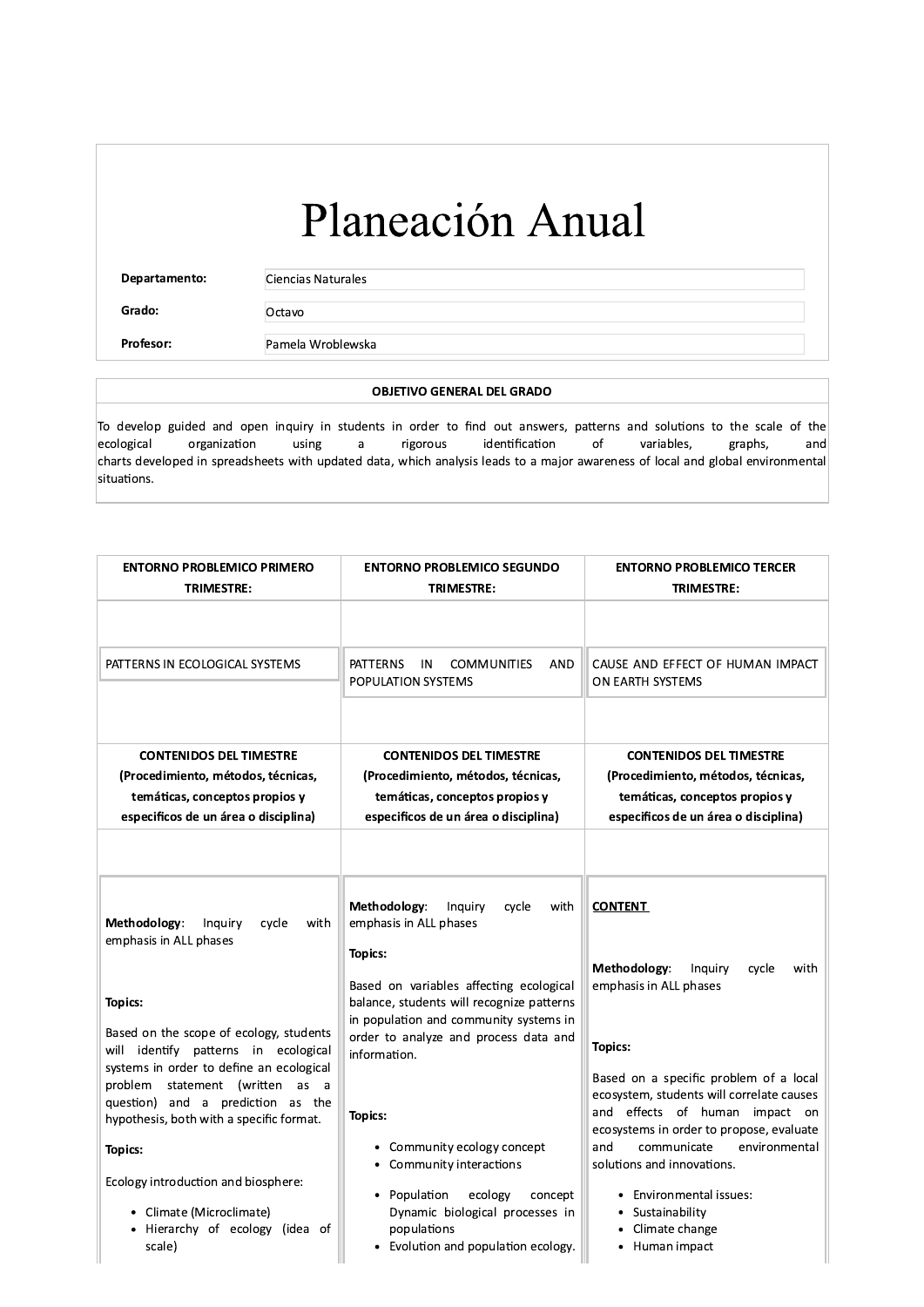| Land scape ecology<br>$\bullet$<br>• Structure and distribution of<br>biomes (terrestrial and aquatic)<br>Ecosystem concept:                                                      | • Adaptations.<br>• Population growth<br>• Human population<br>Human disturbance<br>$\bullet$ | • Conservation biology<br>• Species in danger of extinction<br>Restoration ecology<br>$\bullet$<br>Environmental awareness<br>$\bullet$ PRAE |
|-----------------------------------------------------------------------------------------------------------------------------------------------------------------------------------|-----------------------------------------------------------------------------------------------|----------------------------------------------------------------------------------------------------------------------------------------------|
| Interactions between organisms<br>$\bullet$<br>and the environment<br>Energy, Mass and Trophic levels.<br>٠<br>Biological and geochemical<br>$\bullet$<br>processes in ecosystems |                                                                                               |                                                                                                                                              |
|                                                                                                                                                                                   |                                                                                               |                                                                                                                                              |

Octavo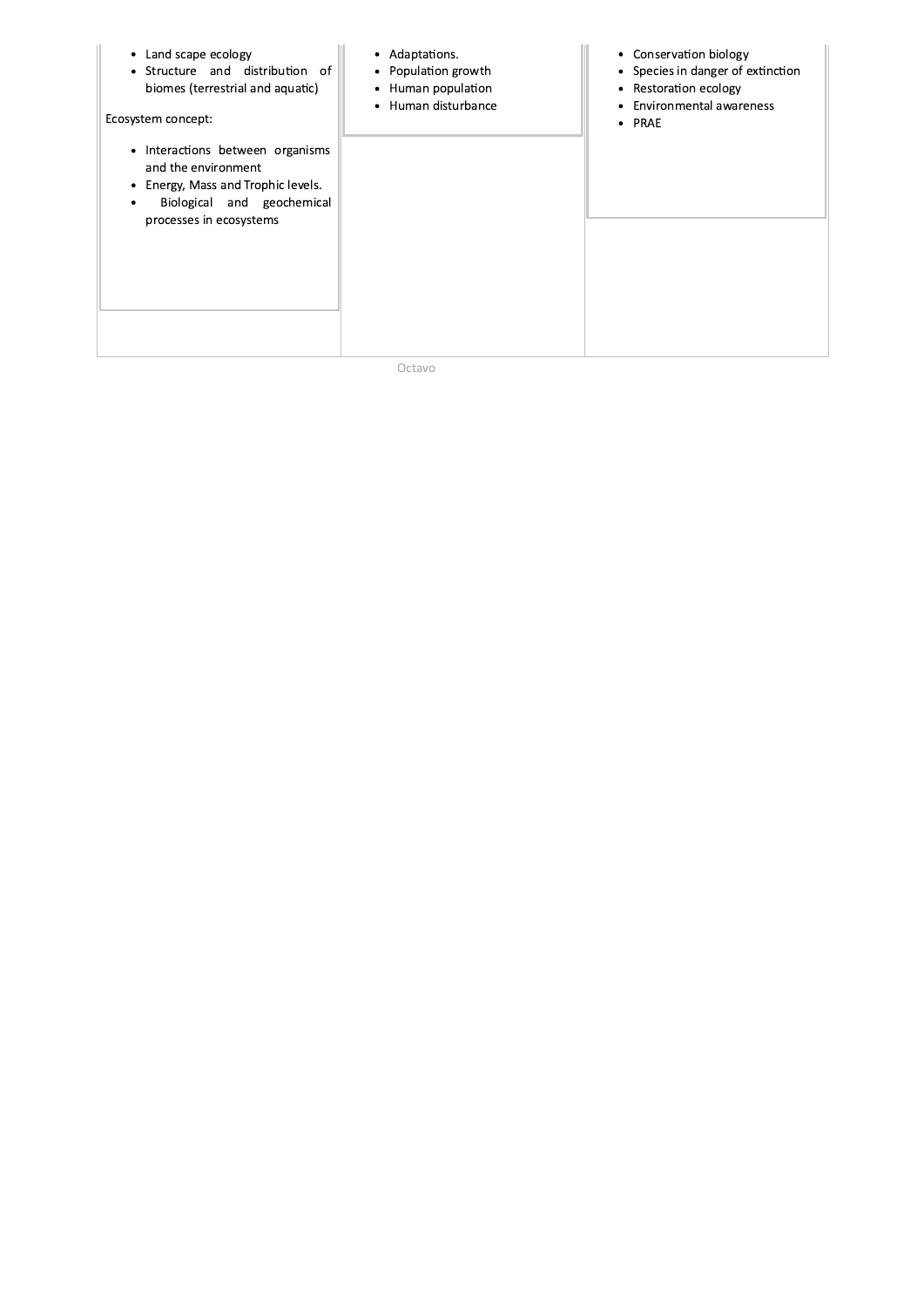Departamento:

Ciencias Naturales

Grado: Profesor: Noveno

Pamela M, Constanza C, Pamela W, Jazmin F & Cecilia C(co-teaching).

### **OBJETIVO GENERAL DEL GRADO**

The proposal for 9th grade is to develop an integrate investigation program where students can explore the main concepts of physics and chemistry combined with previous concepts they have seen in biology. This will be a focus on projects with short inquiry cycles where students could apply specific concepts.

| <b>ENTORNO PROBLEMICO PRIMERO</b><br><b>TRIMESTRE:</b>                                                                                                                                                                                                                                          | <b>ENTORNO PROBLEMICO SEGUNDO</b><br>TRIMESTRE:                                                                                                                                                                                                                                                                                                       | <b>ENTORNO PROBLEMICO TERCER</b><br>TRIMESTRE:                                                                                                                                                                                |
|-------------------------------------------------------------------------------------------------------------------------------------------------------------------------------------------------------------------------------------------------------------------------------------------------|-------------------------------------------------------------------------------------------------------------------------------------------------------------------------------------------------------------------------------------------------------------------------------------------------------------------------------------------------------|-------------------------------------------------------------------------------------------------------------------------------------------------------------------------------------------------------------------------------|
| sport physiology                                                                                                                                                                                                                                                                                | Scale, proportion and quantity in Matter and energy in chemical $\text{Cause}$ and effect of biotechnology<br>systems                                                                                                                                                                                                                                 |                                                                                                                                                                                                                               |
| <b>CONTENIDOS DEL TIMESTRE</b><br>(Procedimiento, métodos, técnicas,<br>temáticas, conceptos propios y<br>especificos de un área o disciplina)                                                                                                                                                  | <b>CONTENIDOS DEL TIMESTRE</b><br>(Procedimiento, métodos, técnicas,<br>temáticas, conceptos propios y<br>especificos de un área o disciplina)                                                                                                                                                                                                        | <b>CONTENIDOS DEL TIMESTRE</b><br>(Procedimiento, métodos, técnicas,<br>temáticas, conceptos propios y<br>especificos de un área o disciplina)                                                                                |
| Methodology : Inquiry cycle with<br>emphasis in identifying and collecting<br>data.                                                                                                                                                                                                             | Methodology: Inquiry cycle with emphaCONTENT                                                                                                                                                                                                                                                                                                          |                                                                                                                                                                                                                               |
| Sport physiology<br>Introduction to measurements<br>and units.<br>What is a force?<br>Types of forces<br>Vector Vs Scalar Measurements<br>Distance and Displacement<br>Speed, Velocity, and<br>Acceleration<br>Using Graphs to Describe<br>analytics amounts<br>Sport physiology review topics: | <b>ALL phases</b><br>Atom / Atomic theory / Atomic strucin ALL phases<br>Levels of matter organization<br>Classification of matter:<br>Change of matter<br>Mixture separation techniques<br>(Mass, Volume, Density)<br>Periodic table<br>Types of bonds<br>Biomolecules (structure and func<br>Cellular respiration<br>Fermentation<br>Photosynthesis | Methodology: Inquiry cycle with empha<br>DNA replication<br>Protein synthesis<br><b>Bioethics</b><br>Biotechnology and its controvers:<br>Final Project in biotechnology<br><b>Scientific skills</b><br>Develops a project in |
| Muscles and bones<br>Cardiovascular system<br>Respiratory system<br>Basic idea of fluids and gases                                                                                                                                                                                              | <b>Scientific skills</b><br>Uses statistical tools to organize of<br>(Mean, range, standard deviation,<br>variance)                                                                                                                                                                                                                                   | biotechnology that integrates<br>biology, chemistry, physics,<br>technology and math.                                                                                                                                         |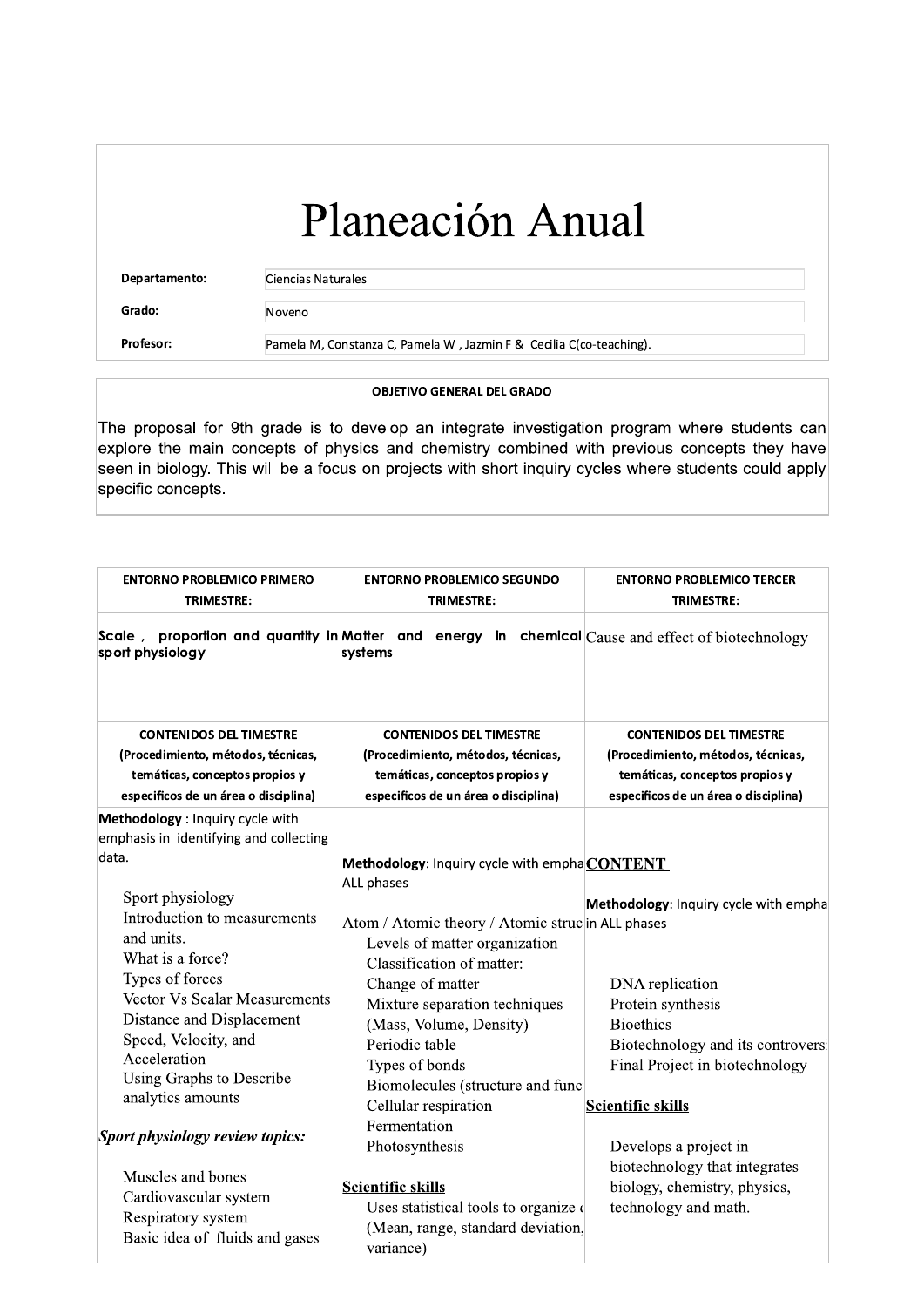| <b>General Skills:</b><br><b>Making Measurements</b><br><b>Organizing Collected Data</b><br>Data management:<br>mean, range, mode | Asks questions and develops hyp |  |
|-----------------------------------------------------------------------------------------------------------------------------------|---------------------------------|--|
| <b>STEM Project</b>                                                                                                               |                                 |  |

Noveno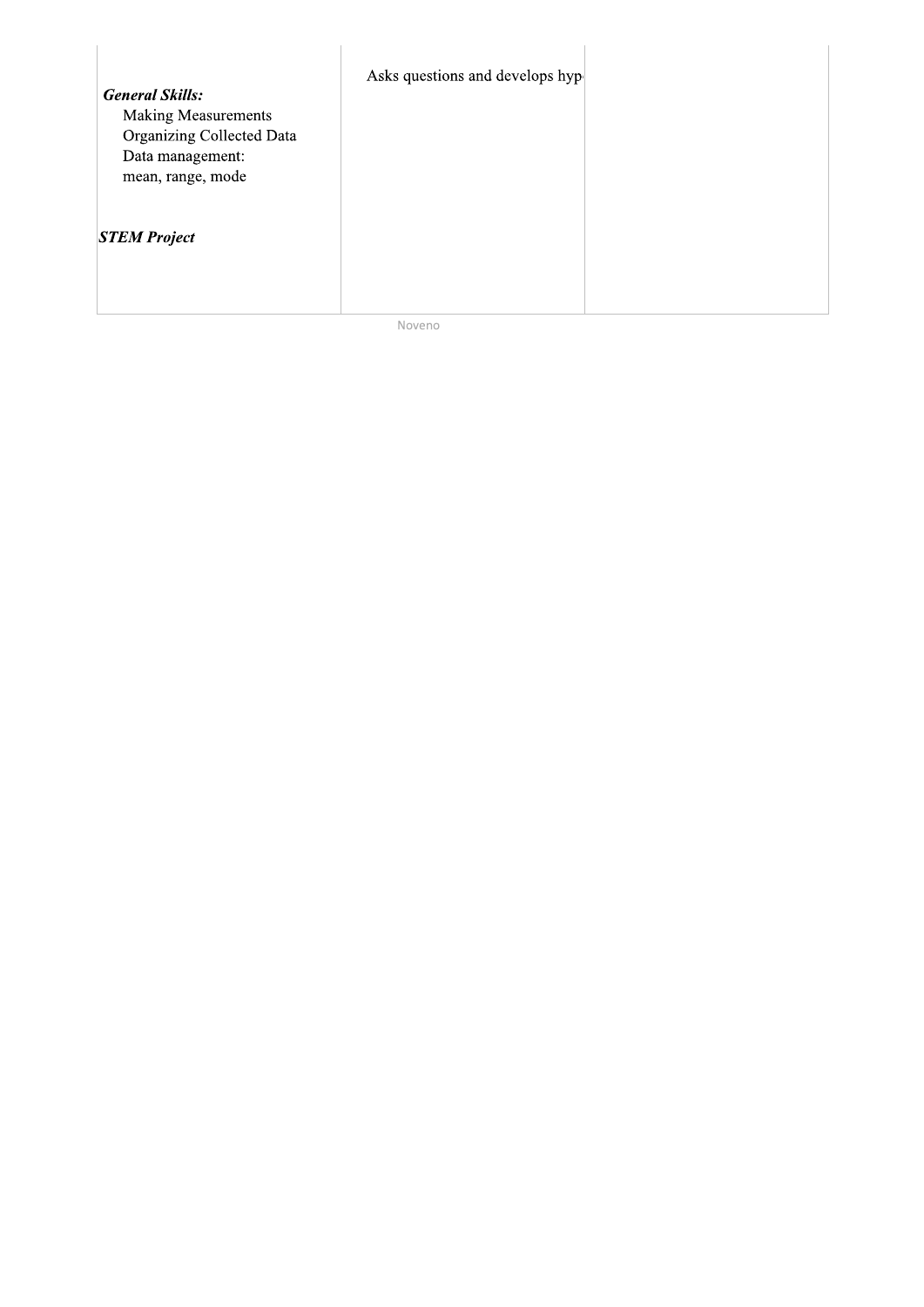$\overline{\phantom{a}}$ 

**Departamento:** Ciencias Naturales

Grado: Décimo - Química

#### OBJETIVO GENERAL DEL GRADO

**Expartamento:**<br>
Ciencias Naturales<br>
Grado: Décimo - Química<br>
Profesor: Oscar Iván Ospina Rodríguez<br>
Profesor: Oscar Iván Ospina Rodríguez<br>
OBJETIVO GENE<br>
Las habilidades adquiridas en procesos de indagación pa<br>
Dequímicas Usar las habilidades adquiridas en procesos de indagación para identificar y explicar patrones presentes en las propiedades fisicoquímicas de la materia, tanto a nivel cualitativo como cuantitativo, contextualizado en situaciones cotidianas e identificando el proceso histórico de las grandes ideas de la química inorgánica.

| <b>ENTORNO PROBLEMICO PRIMERO</b>                                                                                                                                                                                                                                                                                                                                                                                                                                                                                                                                                                                                                                                                                                                                                                                | <b>ENTORNO PROBLEMICO SEGUNDO</b>                                                                                                                                                                                                                                                                                                                                                                                                                                                                                                                                                                 | <b>ENTORNO PROBLEMICO TERCER</b>                                                                                                                                                                                                                                                                    |
|------------------------------------------------------------------------------------------------------------------------------------------------------------------------------------------------------------------------------------------------------------------------------------------------------------------------------------------------------------------------------------------------------------------------------------------------------------------------------------------------------------------------------------------------------------------------------------------------------------------------------------------------------------------------------------------------------------------------------------------------------------------------------------------------------------------|---------------------------------------------------------------------------------------------------------------------------------------------------------------------------------------------------------------------------------------------------------------------------------------------------------------------------------------------------------------------------------------------------------------------------------------------------------------------------------------------------------------------------------------------------------------------------------------------------|-----------------------------------------------------------------------------------------------------------------------------------------------------------------------------------------------------------------------------------------------------------------------------------------------------|
| <b>TRIMESTRE:</b>                                                                                                                                                                                                                                                                                                                                                                                                                                                                                                                                                                                                                                                                                                                                                                                                | <b>TRIMESTRE:</b>                                                                                                                                                                                                                                                                                                                                                                                                                                                                                                                                                                                 | <b>TRIMESTRE:</b>                                                                                                                                                                                                                                                                                   |
| <b>PATRONES</b><br>EN<br><b>MATERIA</b>                                                                                                                                                                                                                                                                                                                                                                                                                                                                                                                                                                                                                                                                                                                                                                          | PROPIEDADES DE LA ESCALA, PROPORCIÓN Y CANTIDAD EN LA ESTABILIDAD Y CAMBIOS EN SISTEMAS<br><b>MATERIA</b>                                                                                                                                                                                                                                                                                                                                                                                                                                                                                         | <b>GASEOSOS</b>                                                                                                                                                                                                                                                                                     |
| <b>CONTENIDOS DEL TIMESTRE</b>                                                                                                                                                                                                                                                                                                                                                                                                                                                                                                                                                                                                                                                                                                                                                                                   | <b>CONTENIDOS DEL TIMESTRE</b>                                                                                                                                                                                                                                                                                                                                                                                                                                                                                                                                                                    | <b>CONTENIDOS DEL TIMESTRE</b>                                                                                                                                                                                                                                                                      |
| (Procedimiento, métodos, técnicas,                                                                                                                                                                                                                                                                                                                                                                                                                                                                                                                                                                                                                                                                                                                                                                               | (Procedimiento, métodos, técnicas,                                                                                                                                                                                                                                                                                                                                                                                                                                                                                                                                                                | (Procedimiento, métodos, técnicas,                                                                                                                                                                                                                                                                  |
| temáticas, conceptos propios y                                                                                                                                                                                                                                                                                                                                                                                                                                                                                                                                                                                                                                                                                                                                                                                   | temáticas, conceptos propios y                                                                                                                                                                                                                                                                                                                                                                                                                                                                                                                                                                    | temáticas, conceptos propios y                                                                                                                                                                                                                                                                      |
| especificos de un área o disciplina)                                                                                                                                                                                                                                                                                                                                                                                                                                                                                                                                                                                                                                                                                                                                                                             | especificos de un área o disciplina)                                                                                                                                                                                                                                                                                                                                                                                                                                                                                                                                                              | especificos de un área o disciplina)                                                                                                                                                                                                                                                                |
| Methodology: para trimestre I se hará Methodology: para trimestre II se hará Methodology: se lleva a cabo ciclo de<br>énfasis especial en:<br>Cuestionamiento y predicción.<br>Evaluación.<br>Comunicación.<br>Topics:<br>Unidades de medida y notación científica.<br>Materia y energía.<br>Transformaciones<br>de<br>la.<br>materia<br>separación de mezclas.<br>El átomo y sus propiedades.<br>Números<br>cuánticos<br>configuración sistemática).<br>$\mathsf{v}$<br>electrónica.<br>Tabla periódica y propiedades periódicas.<br>Enlace químico.<br>Fuerzas intermoleculares y arquitectura Balance de reacciones químicas: inspección<br>molecular.<br>Fórmulas químicas, valencia y estados de Estequiometría,<br>oxidación.<br>Reconocimiento y obtención de funciones<br>básicas en química inorgánica. | énfasis especial en:<br>Planificación y dirección.<br>Procesamiento y análisis de datos e trimestre.<br>información.<br>Evaluación.<br>Topics:<br>Fórmulas químicas, valencia y estados de Leyes de los gases: Boyle, Charles, Gay-<br>voxidación.<br>Nomenclatura de funciones básicas en Presiones parciales.<br>química inorgánica (tradicional, stock y Reacciones que involucran materia en<br>Tipos de reacciones químicas.<br>Masa molecular, composición porcentual,<br>fórmula empírica y molecular.<br>simple y REDOX.<br>reactivo<br>límite<br>$\mathsf{v}$<br>rendimiento porcentual. | indagación por realización de proyecto de<br>investigación y aplicación al final del<br>Topics:<br>Estados de agregación de la materia.<br>Introducción al estado gaseoso.<br>Lussac, Avogadro y gases ideales.<br>estado gaseoso: STO y gases ideales.<br>Introducción a las disoluciones acuosas. |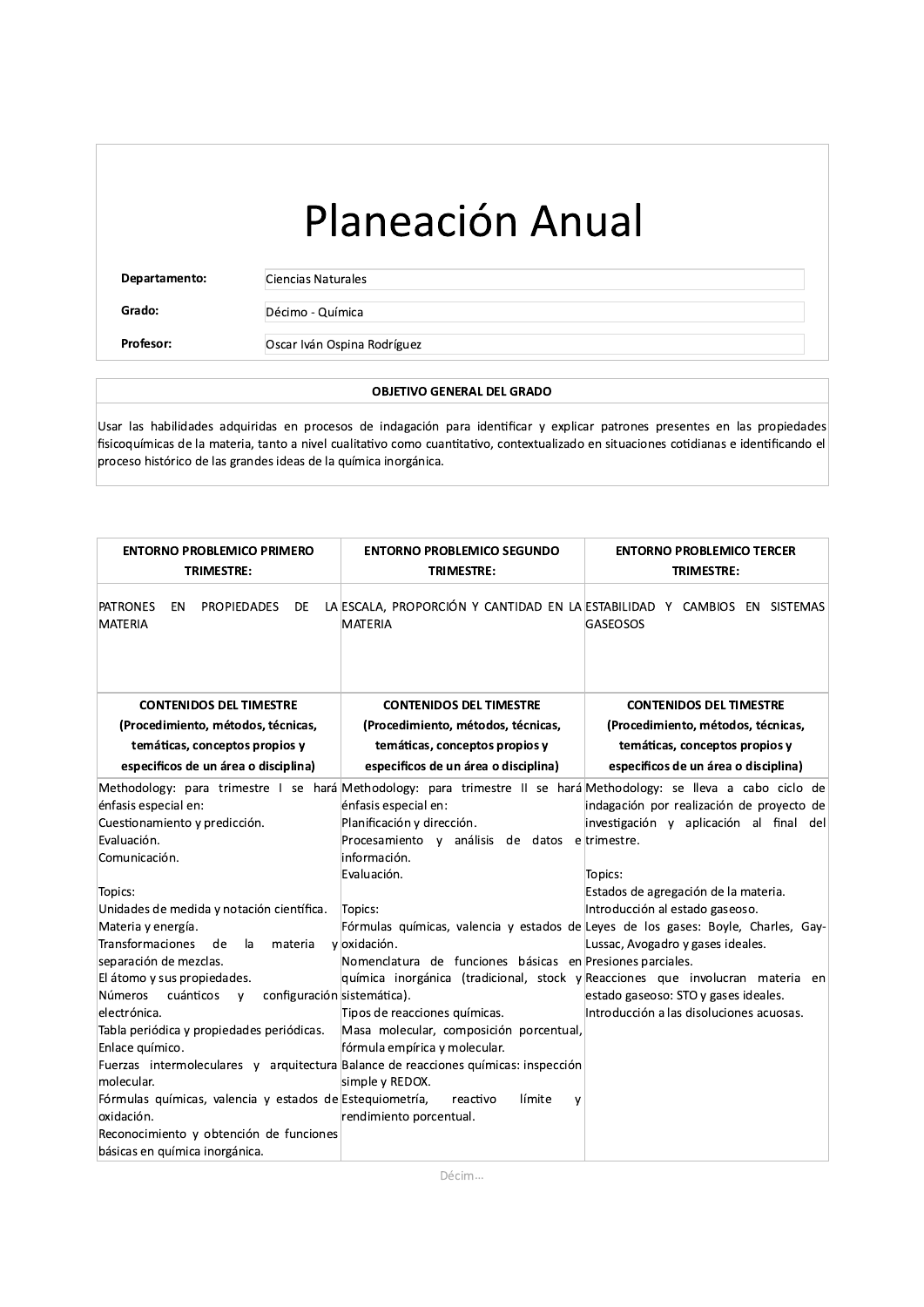Departamento:

Ciencias Naturales

Grado: Profesor: Décimo - Física

Jazmine Eugenia Fadul Medina

### **OBJETIVO GENERAL DEL GRADO**

Construir un conocimiento técnico-investigativo mediante el uso apropiado de herramientas para analizar e interpretar las relaciones entre las variables que determinan el comportamiento estático y dinámico de la materia contextualizado en situaciones de aplicabilidad diaria e histórica en el sentido del desarrollo de las grandes ideas de la física

| TRIMESTRE:                                                                                                                                                                                                                                                                                                                                                                                                                                                                              | TRIMESTRE:                                                                                                                                                                                                             |
|-----------------------------------------------------------------------------------------------------------------------------------------------------------------------------------------------------------------------------------------------------------------------------------------------------------------------------------------------------------------------------------------------------------------------------------------------------------------------------------------|------------------------------------------------------------------------------------------------------------------------------------------------------------------------------------------------------------------------|
| <b>CAUSA</b><br><b>EFECTO</b><br>Y<br>CONSERVACION DE LA ENERGIA ENFÍSICOS SIMPLES<br>SISTEMAS FÍSICOS                                                                                                                                                                                                                                                                                                                                                                                  | Y CAMBIO Y EQUILIBRIO EN SISTEMAS                                                                                                                                                                                      |
| <b>CONTENIDOS DEL TIMESTRE</b><br>(Procedimiento, métodos, técnicas,<br>temáticas, conceptos propios y<br>especificos de un área o disciplina)                                                                                                                                                                                                                                                                                                                                          | <b>CONTENIDOS DEL TIMESTRE</b><br>(Procedimiento, métodos, técnicas,<br>temáticas, conceptos propios y<br>especificos de un área o disciplina)                                                                         |
| Se trabaja el ciclo completo de indagación, Se trabaja el ciclo completo de indagación<br>que se desarrolla en las diferentes prácticas que se desarrolla en las diferentes prácticas<br>Durante el trimestre se trabaja el ciclo de laboratorio que se realizan. Se trabaja de laboratorio que se realizan. Se hace<br>construcción<br>en<br>la<br>partir<br>confiable obtenida de diferentes fuentes y así como en la presentación de los<br>de su propia experimentación.<br>Topics: | de énfasis en la elaboración de conclusiones a<br>de evidencia partir de las investigaciones desarrolladas,<br>productos de investigación.                                                                             |
|                                                                                                                                                                                                                                                                                                                                                                                                                                                                                         | Topics:                                                                                                                                                                                                                |
| Leyes<br>de<br>Newton<br>el<br>para<br>movimiento<br>Diagrama de cuerpo libre<br>Dinámica del movimiento circular<br>Trabajo y energía<br>Principio de conservación de la energía                                                                                                                                                                                                                                                                                                       | • Cantidad de movimiento lineal<br>Choques elásticos e inelásticos<br>· Sólidos y Fluidos<br>Presión y principio de Pascal<br>Principio de Arquímedes<br>Principio de Bernoulli                                        |
|                                                                                                                                                                                                                                                                                                                                                                                                                                                                                         | <b>EL RELACIONES</b><br>completo de indagación, haciendo énfasis bastante<br>en la fase de planeación y desarrollo de la explicaciones a<br>Se trabaja mediante las prácticas de<br>· Cinemática del Movimiento en una |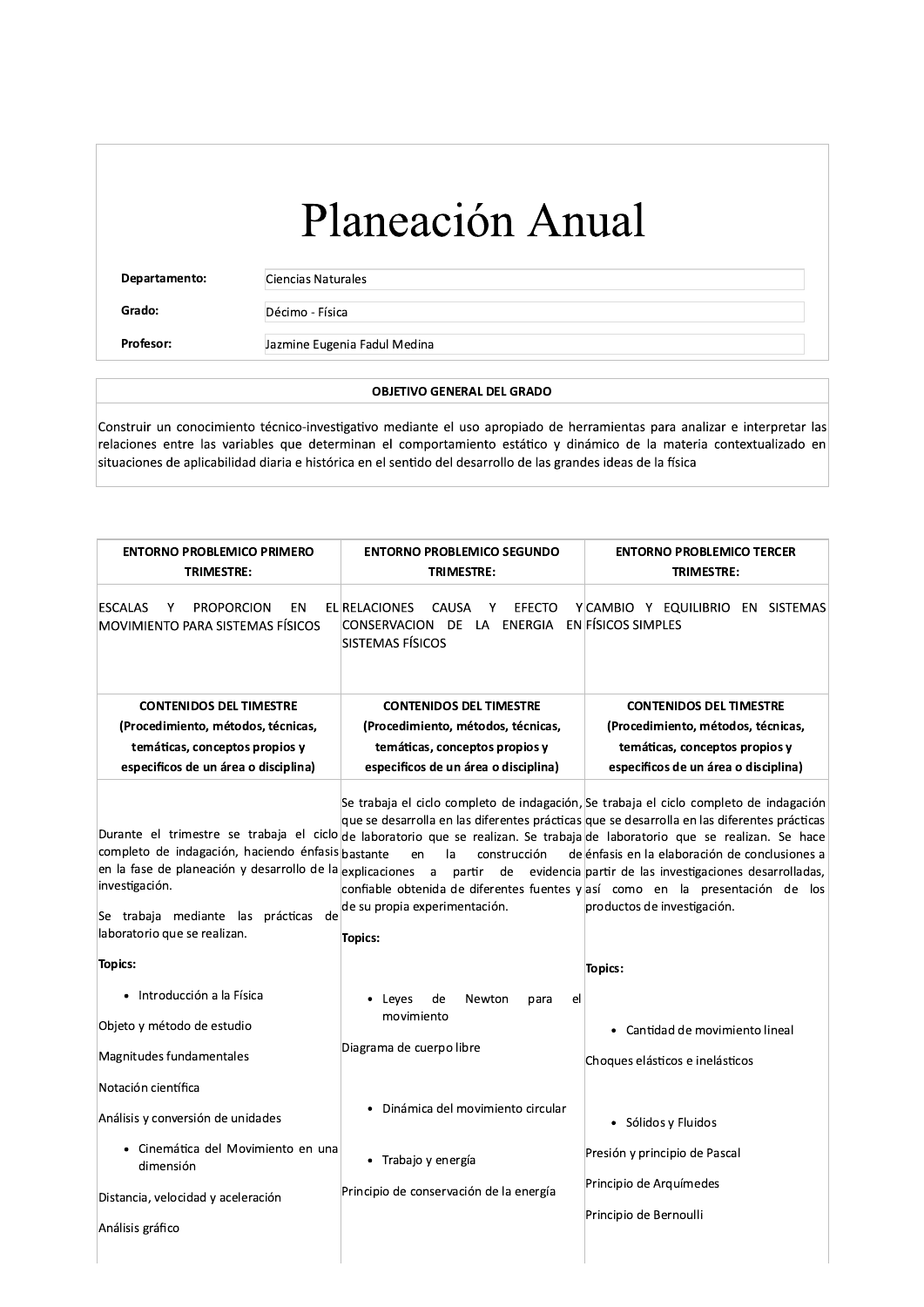| Ecuaciones cinemáticas                              |  |
|-----------------------------------------------------|--|
| Caída libre                                         |  |
| · Componentes del movimiento en<br>dos dimensiones. |  |
| Vectores                                            |  |
| Movimiento de proyectiles                           |  |
| Cinemática del Movimiento circular                  |  |
|                                                     |  |

Décimo - Física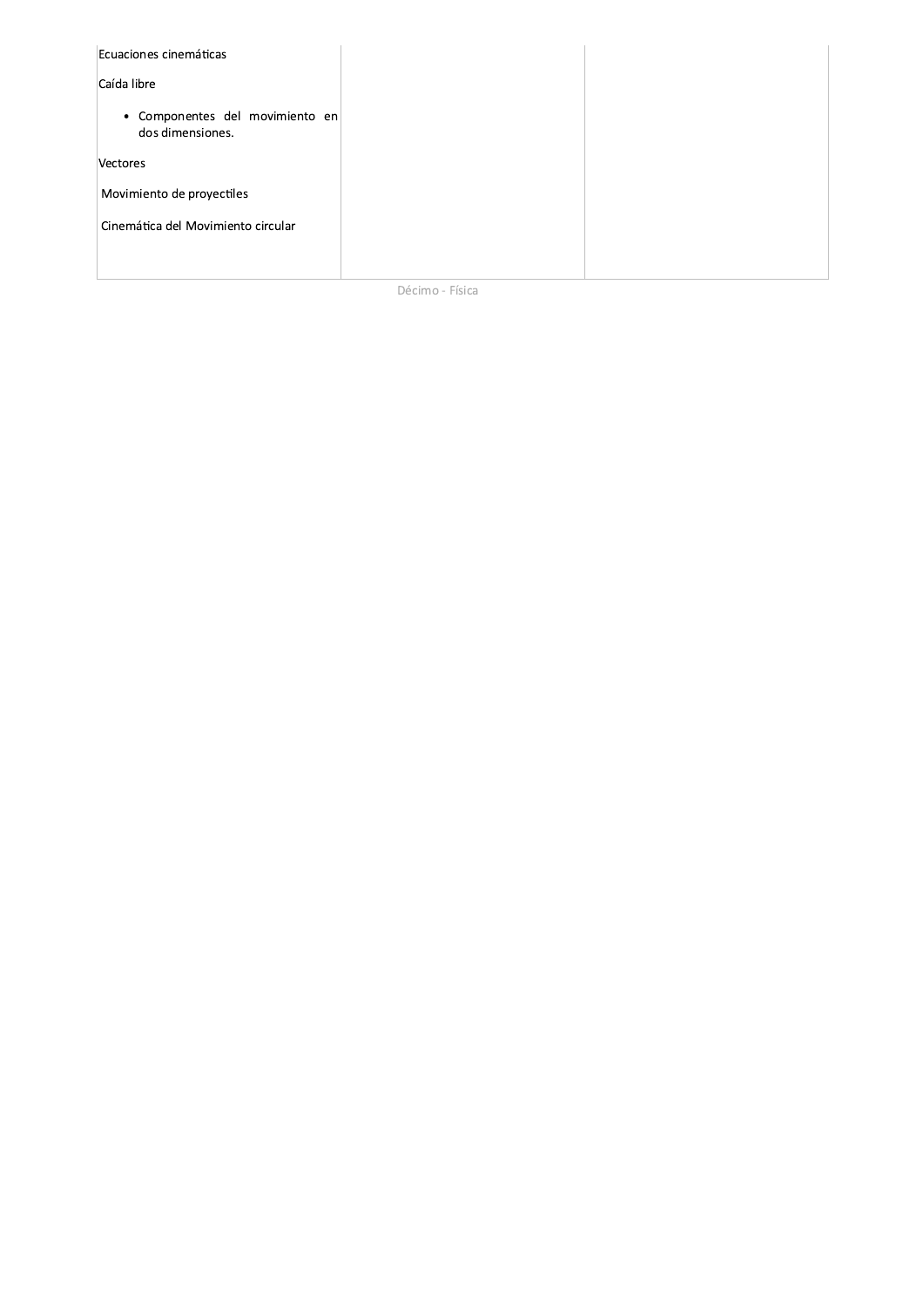$\overline{\phantom{a}}$ 

Departamento: Ciencias Naturales

Profesor: Luis Carlos Fajardo S

### OBJETIVO GENERAL DEL GRADO

**12 Altas (Departamento:**<br>
Grado: Ciencias Naturales<br>
Grado: Undécimo - Biología<br>
Profesor: Luis Carlos Fajardo S<br>
OBJETIVO G<br>
Ilizar el impacto de los desarrollos tecnológicos y biológico<br>
Ca alrededor de situaciones loca Grado:<br>
Profesor: Luis Carlos Fajardo S<br>
Luis Carlos Fajardo S<br>
OBJETIVO GENERAL DEL GRADO<br>
Analizar el impacto de los desarrollos tecnológicos y biológicos sobre la dinámica de la sociedad actual para generar argumentació Profesor:<br>
Luis Carlos Fajardo S<br> **OBJETIVO GENERAL DEL GRADO**<br>
Analizar el impacto de los desarrollos tecnológicos y biológicos sobre la dinámica de la sociedad actual para generar argumentación<br>
crítica alrededor de situ **Profesor:** Luis Carlos Fajardo S<br> **OBJETIVO GENERAL DEL GRADO**<br>
Analizar el impacto de los desarrollos tecnológicos y biológicos sobre la dinámica de la sociedad actual para generar argumentación<br>
crítica alrededor de sit vida escolar.

| TRIMESTRE:                                                                                                                                     | <b>ENTORNO PROBLEMICO SEGUNDO</b><br>TRIMESTRE:                                                                                                                                                                                                                                                                                                                                                                                                                                                                                                                                                                                                                                          | <b>ENTORNO PROBLEMICO TERCER</b><br>TRIMESTRE:                                                                                                 |
|------------------------------------------------------------------------------------------------------------------------------------------------|------------------------------------------------------------------------------------------------------------------------------------------------------------------------------------------------------------------------------------------------------------------------------------------------------------------------------------------------------------------------------------------------------------------------------------------------------------------------------------------------------------------------------------------------------------------------------------------------------------------------------------------------------------------------------------------|------------------------------------------------------------------------------------------------------------------------------------------------|
| ESTRUCTURA Y FUNCION EN LA CELULA                                                                                                              | <b>SISTEMAS GENETICOS Y FISIOLOGICOS</b>                                                                                                                                                                                                                                                                                                                                                                                                                                                                                                                                                                                                                                                 | CAMBIO Y ESTABILIDAD EN<br>SISTEMAS POBLACIONALES Y<br><b>ECOSISTEMICOS</b>                                                                    |
| <b>CONTENIDOS DEL TIMESTRE</b><br>(Procedimiento, métodos, técnicas,<br>temáticas, conceptos propios y<br>especificos de un área o disciplina) | <b>CONTENIDOS DEL TIMESTRE</b><br>(Procedimiento, métodos, técnicas,<br>temáticas, conceptos propios y<br>especificos de un área o disciplina)                                                                                                                                                                                                                                                                                                                                                                                                                                                                                                                                           | <b>CONTENIDOS DEL TIMESTRE</b><br>(Procedimiento, métodos, técnicas,<br>temáticas, conceptos propios y<br>especificos de un área o disciplina) |
| Metodología                                                                                                                                    | Metodología                                                                                                                                                                                                                                                                                                                                                                                                                                                                                                                                                                                                                                                                              | Metodología                                                                                                                                    |
|                                                                                                                                                |                                                                                                                                                                                                                                                                                                                                                                                                                                                                                                                                                                                                                                                                                          |                                                                                                                                                |
| mínima e integradora de los seres vivos.                                                                                                       | En este trimestre se trabajará en las bases La unidad está relacionada con los procesos Estudio de los sistemas que incluyen<br>moleculares del funcionamiento de los fisiológicos que explican la existencia de la factores bióticos y abióticos y los efectos<br>organismos biológicos, enfatizando el información-biológica-desde-el-punto-de del tiempo y las distintas presiones <br>estudio de los procesos celulares que le vista genético, la interpretación de distintas selectivas en la formación de especies.<br>dan consistencia a la célula como unidad señales existentes en el entorno y los<br>procesos fisiológicos que explican la<br>homeóstasis en los seres vivos. |                                                                                                                                                |
| Agua y moléculas en el metabolismo                                                                                                             | ADN, ARN y Proteínas (La información<br>biológica y su transformación).                                                                                                                                                                                                                                                                                                                                                                                                                                                                                                                                                                                                                  | Flujo de energía y materia Ciclaje de<br>nutrientes                                                                                            |
| Lípidos y Carbohidratos<br>Proteínas y<br>Anabolismo<br>enzimas<br>catabolismo.                                                                | División Celular Mitosis y Meiosis.<br><sup>y</sup> Genética molecular y las implicaciones en<br>la herencia y el fenotipo.                                                                                                                                                                                                                                                                                                                                                                                                                                                                                                                                                              | Poblaciones, comunidades, ecosistemas y<br>biomas con interacciones y evolución                                                                |
| Membranas Biológicas (Fenómenos de Mutaciones en los seres vivos.<br>transporte)                                                               | Fisiología<br>Sistema<br>Nervioso<br>Central                                                                                                                                                                                                                                                                                                                                                                                                                                                                                                                                                                                                                                             | Selección Natural y Síntesis Evolutiva<br>Procesos evolutivos                                                                                  |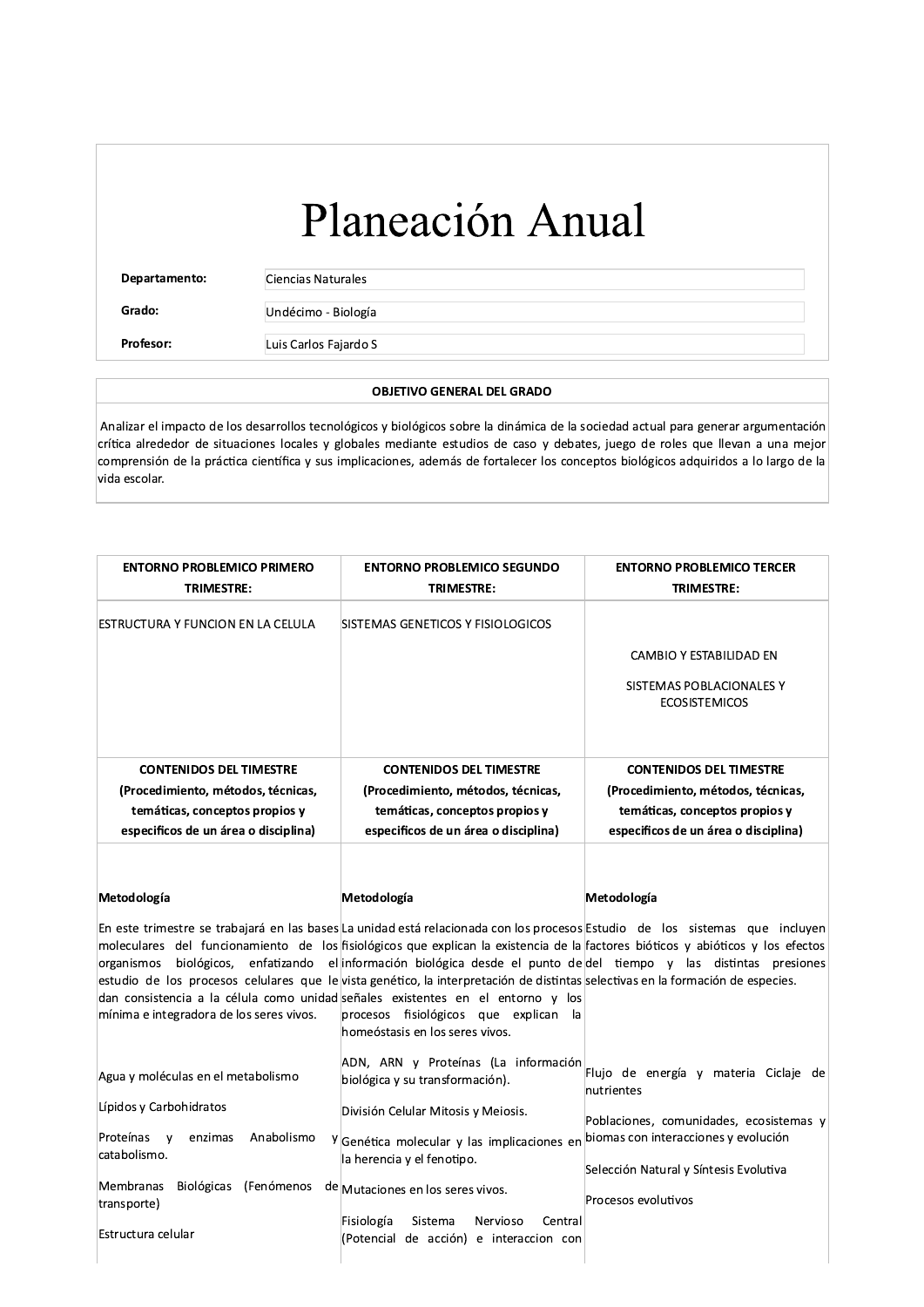| Metabolismo: Procesos de oxidación y sistema endocrino<br>reducción. |  |
|----------------------------------------------------------------------|--|
| Procesos metabólicos relacionados con la<br>energía                  |  |
|                                                                      |  |

Undécimo - B...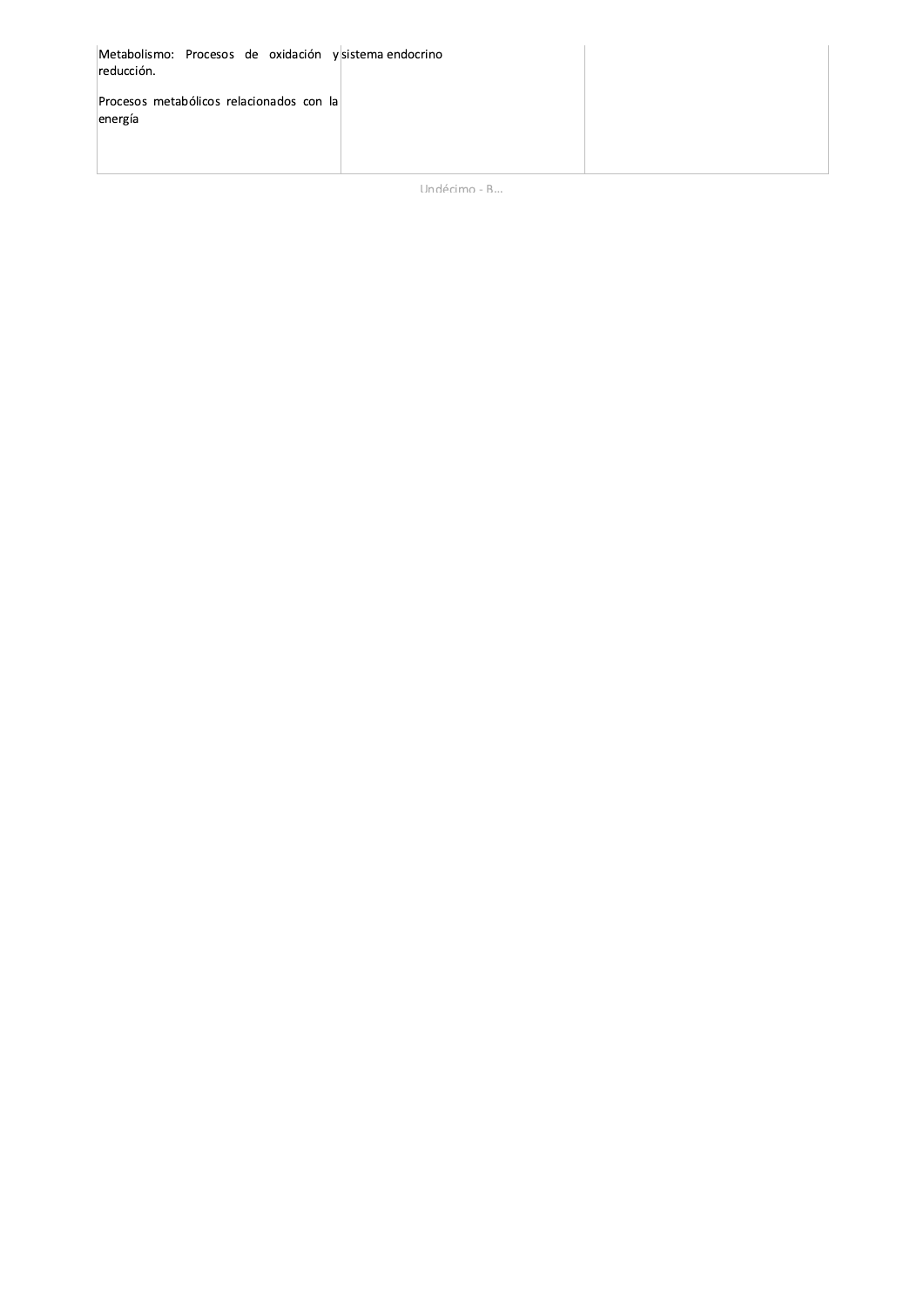Departamento: Ciencias Naturales

Grado:

Undécimo - Química

Profesor:

Luis Carlos Fajardo S

### **OBJETIVO GENERAL DEL GRADO**

Aplicar los conceptos básicos de la química orgánica e inorgánica y la información obtenida de fuentes bibliográficas y diseños experimentales para inferir la caracterización de un sistema basado en relaciones cualitativas - cuantitativas y/o propiedades fisicoquímicas

| <b>ENTORNO PROBLEMICO PRIMERO</b><br><b>TRIMESTRE:</b>                                                                                                                                             | <b>ENTORNO PROBLEMICO SEGUNDO</b><br><b>TRIMESTRE:</b>                                                                                                                                                                                                 | <b>ENTORNO PROBLEMICO TERCER</b><br><b>TRIMESTRE:</b>                                                                                                                                                                                                                                                                               |
|----------------------------------------------------------------------------------------------------------------------------------------------------------------------------------------------------|--------------------------------------------------------------------------------------------------------------------------------------------------------------------------------------------------------------------------------------------------------|-------------------------------------------------------------------------------------------------------------------------------------------------------------------------------------------------------------------------------------------------------------------------------------------------------------------------------------|
| ESCALA, PROPORCIÓN Y CANTIDAD EN PATRONES EN SISTEMAS QUÍMICOS<br>SOLUCIONES QUÍMICAS                                                                                                              |                                                                                                                                                                                                                                                        | ESTRUCTURA Y FUNCIÓN EN SISTEMAS<br><b>QUÍMICOS</b>                                                                                                                                                                                                                                                                                 |
| <b>CONTENIDOS DEL TIMESTRE</b><br>(Procedimiento, métodos, técnicas,<br>temáticas, conceptos propios y<br>especificos de un área o disciplina)                                                     | <b>CONTENIDOS DEL TIMESTRE</b><br>(Procedimiento, métodos, técnicas,<br>temáticas, conceptos propios y<br>especificos de un área o disciplina)                                                                                                         | <b>CONTENIDOS DEL TIMESTRE</b><br>(Procedimiento, métodos, técnicas,<br>temáticas, conceptos propios y<br>especificos de un área o disciplina)                                                                                                                                                                                      |
| Metodología:<br>la planeación, procesamiento y análisis de aboratorio<br>situaciones problemas presentadas en información.<br>clase                                                                | Metodología:<br>proceso de indagación haciendo énfasis en de datos obtenidos en prácticas de identificación de sistemas<br>y situaciones<br>del proyecto sobre bebidas hidratantes y obtención, evaluación y comunicación de la situaciones cotidianas | Metodología:<br>En este período se trabaja en todo el Se hace énfasis en análisis e interpretación Se hace énfasis en el reconocimiento e<br>como<br>un<br>problema elemento de partida<br>para solucionar<br>datos e información aplicado al desarrollo presentadas en clase al igual que en la problemas planteados en clase y de |
| Como<br>fortalecer la obtención e interpretación de interrogantes en pruebas saber<br>presente<br>información<br>en<br>situaciones<br>problema con el fin de aplicarla a la<br>solución del mismo. | También se trabaja el análisis y manejo de<br>estrategia cognitiva se busca información encaminad a la solución de<br>Contenidos:                                                                                                                      | Contenidos:<br>Hidrocarburos aromáticos (nomenclatura y<br>propiedades químicas)<br>Alcoholes (nomenclatura y propiedades<br>químicas                                                                                                                                                                                               |
| Contenidos:<br><b>Soluciones - Disoluciones</b><br>Clases de soluciones<br>Curvas de solubilidad                                                                                                   | Ácidos y Bases; pH y pOH<br>Conceptos de ácido y base<br>Disociación del agua<br>Ácidos fuertes y débiles                                                                                                                                              | Proteínas<br><b>Funciones</b><br>Aminoácidos y enlace peptídico                                                                                                                                                                                                                                                                     |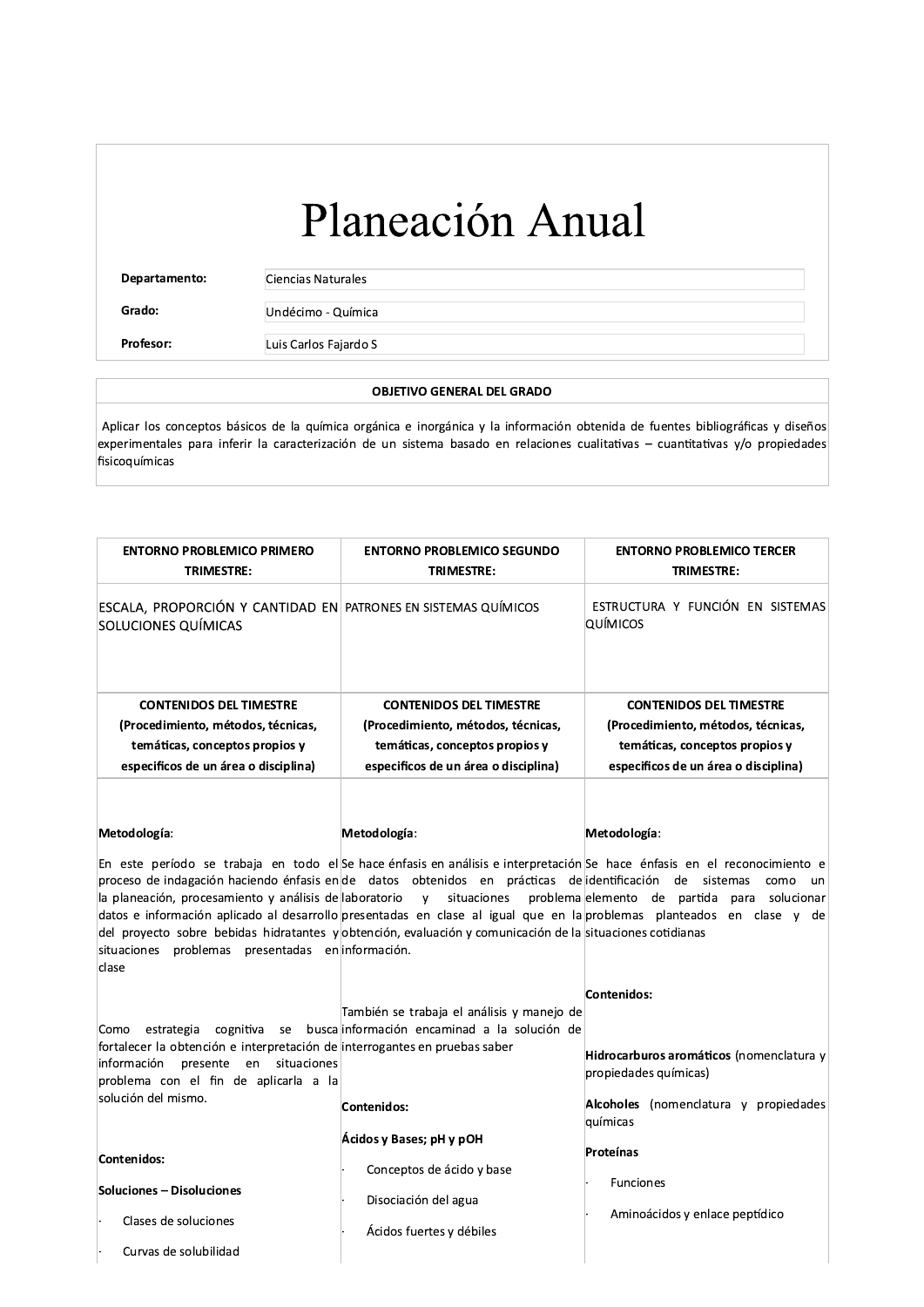| Unidades de concentración<br>físicas                                                                              | Constantes de acidez                                                           | Niveles de organización (estructuras)       |
|-------------------------------------------------------------------------------------------------------------------|--------------------------------------------------------------------------------|---------------------------------------------|
| (%, ppm)                                                                                                          | Escala de pH (pOH)                                                             | de las proteínas                            |
| Unidades de concentración                                                                                         |                                                                                | Desnaturalización de proteínas              |
| químicas (M,m,X)                                                                                                  | pH (pOH) de ácidos fuertes y débiles                                           | (aplicaciones)                              |
| <b>Diluciones</b>                                                                                                 | Neutralización                                                                 | Enzimas (mecanismo de acción)               |
| Propiedades coligativas de las<br>soluciones (aplicaciones a situaciones <sup> amortiguadores en la sangre)</sup> | Soluciones Buffer (aplicación en Lípidos                                       |                                             |
| cotidianas como anticongelantes)                                                                                  |                                                                                | Clasificación (Diferencia entre grasas      |
|                                                                                                                   | Química orgánica                                                               | saturadas e insaturadas y sus implicaciones |
| <b>Reacciones</b><br>solución<br>en<br>acuosa<br>(Estequimometría)                                                | Hibridación del carbono                                                        | en la salud)                                |
|                                                                                                                   |                                                                                | Estructura (formación de                    |
| <b>Coloides</b>                                                                                                   | Tipos de fórmulas y funciones<br>orgánicas                                     |                                             |
| Velocidad de reacción                                                                                             |                                                                                | Glicéridos, propiedades químicas)           |
|                                                                                                                   | Nomenclatura de hidrocarburos                                                  | Funciones basadas en aplicaciones a la      |
| Equilibrio químico                                                                                                | Isómeros                                                                       | cotidianeidad.                              |
| Constantes de equilibrio                                                                                          |                                                                                | Carbohidratos                               |
|                                                                                                                   | Propiedades químicas y obtención de<br>alcanos (depende del tiempo disponible) |                                             |
| Uso de la constante de equilibrio                                                                                 |                                                                                | Clasificación                               |
| Principio de Le Chatelier                                                                                         |                                                                                | Estructuras                                 |
| Se toma en cuenta el manejo de la                                                                                 |                                                                                |                                             |
| pregunta tipo Icfes aplicada a los temas                                                                          |                                                                                | Usos y aplicaciones                         |
| vistos.                                                                                                           |                                                                                | Respiración                                 |
|                                                                                                                   |                                                                                | En este trimestre la extensión y            |
|                                                                                                                   |                                                                                | profundidad de los temas dependen de la     |
|                                                                                                                   |                                                                                | disp.                                       |
|                                                                                                                   |                                                                                | onibilidad de tiempo dadas las actividades  |
|                                                                                                                   |                                                                                | extracurriculares                           |
|                                                                                                                   |                                                                                |                                             |
|                                                                                                                   |                                                                                |                                             |
|                                                                                                                   |                                                                                |                                             |

 $\overline{\bigcup_{\ldots}}$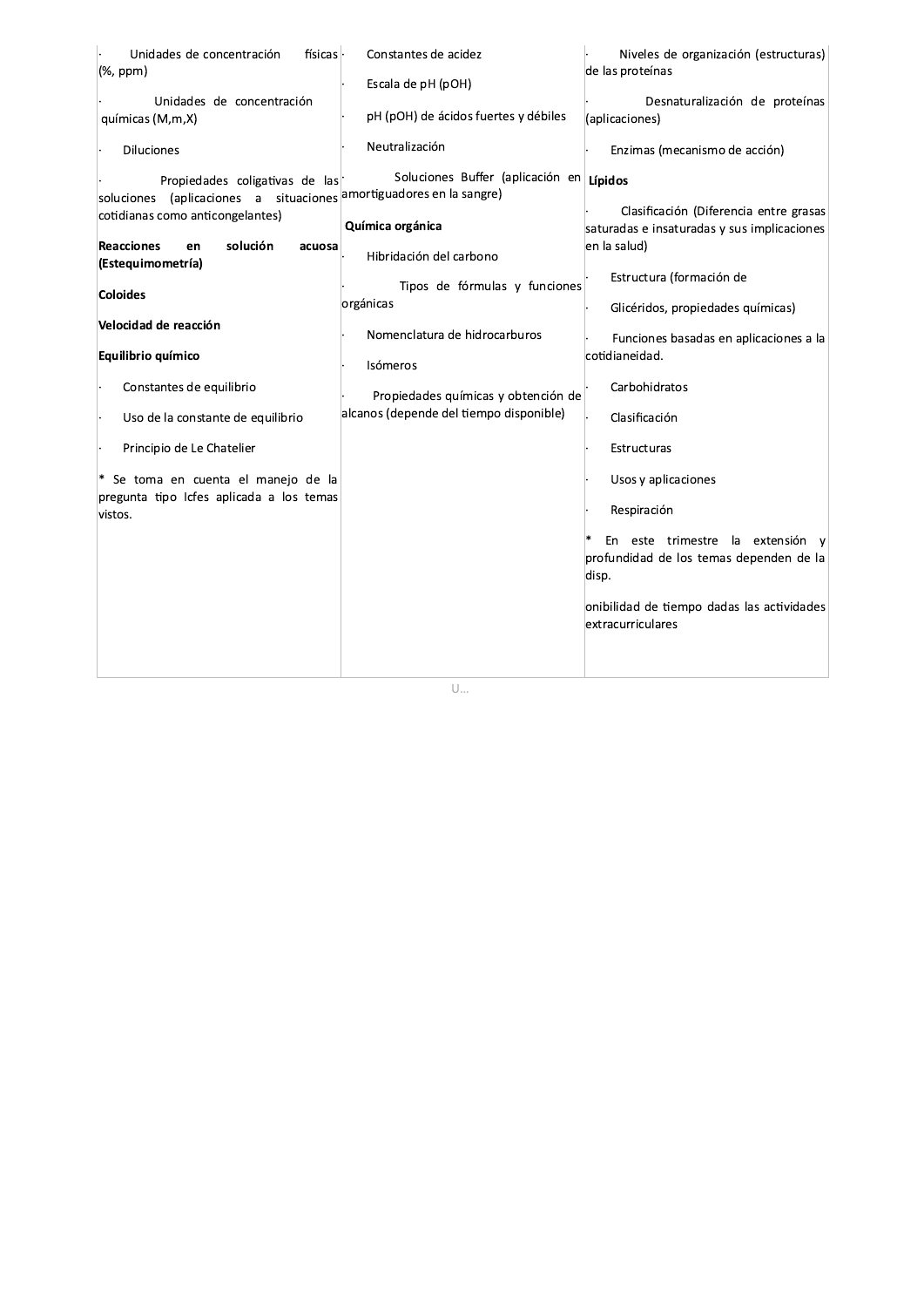| Planeación Anual |  |
|------------------|--|
|                  |  |

Departamento:

Ciencias Naturales

Grado: Profesor: Undécimo - Física Jackie Forero Jiménez

### **OBJETIVO GENERAL DEL GRADO**

Explicar la naturaleza de los eventos termodinámicos, ondulatorios y electromagnéticos a través de prácticas en el laboratorio relacionando la información gráfica, cuantitativa y las variables, e indagar sobre las implicaciones que trajo consigo el descubrimiento de estos principios para entender mejor la actividad científica en cuanto a cambios de paradigmas en el entendimiento de las fuerzas que modelan la estructura del universo.

| <b>ENTORNO PROBLEMICO PRIMERO</b><br><b>TRIMESTRE:</b>                                                                                                                                                                                                                                    | <b>ENTORNO PROBLEMICO SEGUNDO</b><br><b>TRIMESTRE:</b>                                                                                                                                                                                                                                                                                                                                                                            | <b>ENTORNO PROBLEMICO TERCER</b><br><b>TRIMESTRE:</b>                                                                                                                                                                           |
|-------------------------------------------------------------------------------------------------------------------------------------------------------------------------------------------------------------------------------------------------------------------------------------------|-----------------------------------------------------------------------------------------------------------------------------------------------------------------------------------------------------------------------------------------------------------------------------------------------------------------------------------------------------------------------------------------------------------------------------------|---------------------------------------------------------------------------------------------------------------------------------------------------------------------------------------------------------------------------------|
|                                                                                                                                                                                                                                                                                           |                                                                                                                                                                                                                                                                                                                                                                                                                                   |                                                                                                                                                                                                                                 |
| PROCESOS DE TRANSFERENCIA DE CALORICAUSA<br>EN SISTEMAS TERMODINAMICOS Y SUS ONDULATORIOS<br><b>IMPLICACIONES</b>                                                                                                                                                                         | SISTEMAS PATRONES<br>EFECTO<br>EN<br>– Y ⊹                                                                                                                                                                                                                                                                                                                                                                                        | ΕN<br><b>SISTEMAS</b><br>ELECTROMAGNÉTICO                                                                                                                                                                                       |
| <b>CONTENIDOS DEL TIMESTRE</b>                                                                                                                                                                                                                                                            | <b>CONTENIDOS DEL TIMESTRE</b>                                                                                                                                                                                                                                                                                                                                                                                                    | <b>CONTENIDOS DEL TIMESTRE</b>                                                                                                                                                                                                  |
| (Procedimiento, métodos, técnicas,                                                                                                                                                                                                                                                        | (Procedimiento, métodos, técnicas,                                                                                                                                                                                                                                                                                                                                                                                                | (Procedimiento, métodos, técnicas,                                                                                                                                                                                              |
| temáticas, conceptos propios y                                                                                                                                                                                                                                                            | temáticas, conceptos propios y                                                                                                                                                                                                                                                                                                                                                                                                    | temáticas, conceptos propios y                                                                                                                                                                                                  |
| especificos de un área o disciplina)                                                                                                                                                                                                                                                      | especificos de un área o disciplina)                                                                                                                                                                                                                                                                                                                                                                                              | especificos de un área o disciplina)                                                                                                                                                                                            |
| Metodología:                                                                                                                                                                                                                                                                              | Metodología:                                                                                                                                                                                                                                                                                                                                                                                                                      | Metodología:                                                                                                                                                                                                                    |
| completo de indagación, haciendo<br>énfasis en la fase de planeación y<br>desarrollo de la investigación. Se realiza<br>un proyecto en el cual los estudiantes<br>deben plantear una metodología para<br>encontrar características físicas de una<br>solución determinada.<br>Contenidos: | Durante el trimestre se trabaja el ciclo $\left  \begin{matrix} \text{Se} & \text{trabaja} & \text{el} & \text{ciclo} & \text{complexo} & \text{de} \end{matrix} \right $ se trabaja el ciclo completo<br>se realizan. Se trabaja bastante en la se realizan.<br>construcción de explicaciones a partir<br>de evidencia confiable obtenida de Contenidos:<br>diferentes fuentes y de su propia<br>experimentación.<br>Contenidos: | de<br>indagación, que se desarrolla en las indagación que se desarrolla en las<br>diferentes prácticas de laboratorio que diferentes prácticas de laboratorio que<br>• Cargas,<br><b>Fuerzas</b><br><b>Campos</b><br>eléctricos |
| • Temperatura y calor                                                                                                                                                                                                                                                                     | • Vibraciones y ondas                                                                                                                                                                                                                                                                                                                                                                                                             | Carga eléctrica<br>Carga electrostática<br>Fuerza eléctrica                                                                                                                                                                     |
| Expansión térmica                                                                                                                                                                                                                                                                         | Movimiento armónico simple                                                                                                                                                                                                                                                                                                                                                                                                        | Campo eléctrico                                                                                                                                                                                                                 |
|                                                                                                                                                                                                                                                                                           | Ecuaciones de movimiento                                                                                                                                                                                                                                                                                                                                                                                                          |                                                                                                                                                                                                                                 |
| • Calor                                                                                                                                                                                                                                                                                   | Movimiento ondulatorio<br>Propiedades de las ondas                                                                                                                                                                                                                                                                                                                                                                                | · Potencial eléctrico                                                                                                                                                                                                           |
| Calor específico y calorimetría                                                                                                                                                                                                                                                           | Ondas estacionarias y resonancia                                                                                                                                                                                                                                                                                                                                                                                                  |                                                                                                                                                                                                                                 |
| Calor latente                                                                                                                                                                                                                                                                             |                                                                                                                                                                                                                                                                                                                                                                                                                                   | Energía potencial eléctrica<br>Diferencia de potencial eléctrico                                                                                                                                                                |
| Transferencia de calor                                                                                                                                                                                                                                                                    | Sonido                                                                                                                                                                                                                                                                                                                                                                                                                            |                                                                                                                                                                                                                                 |